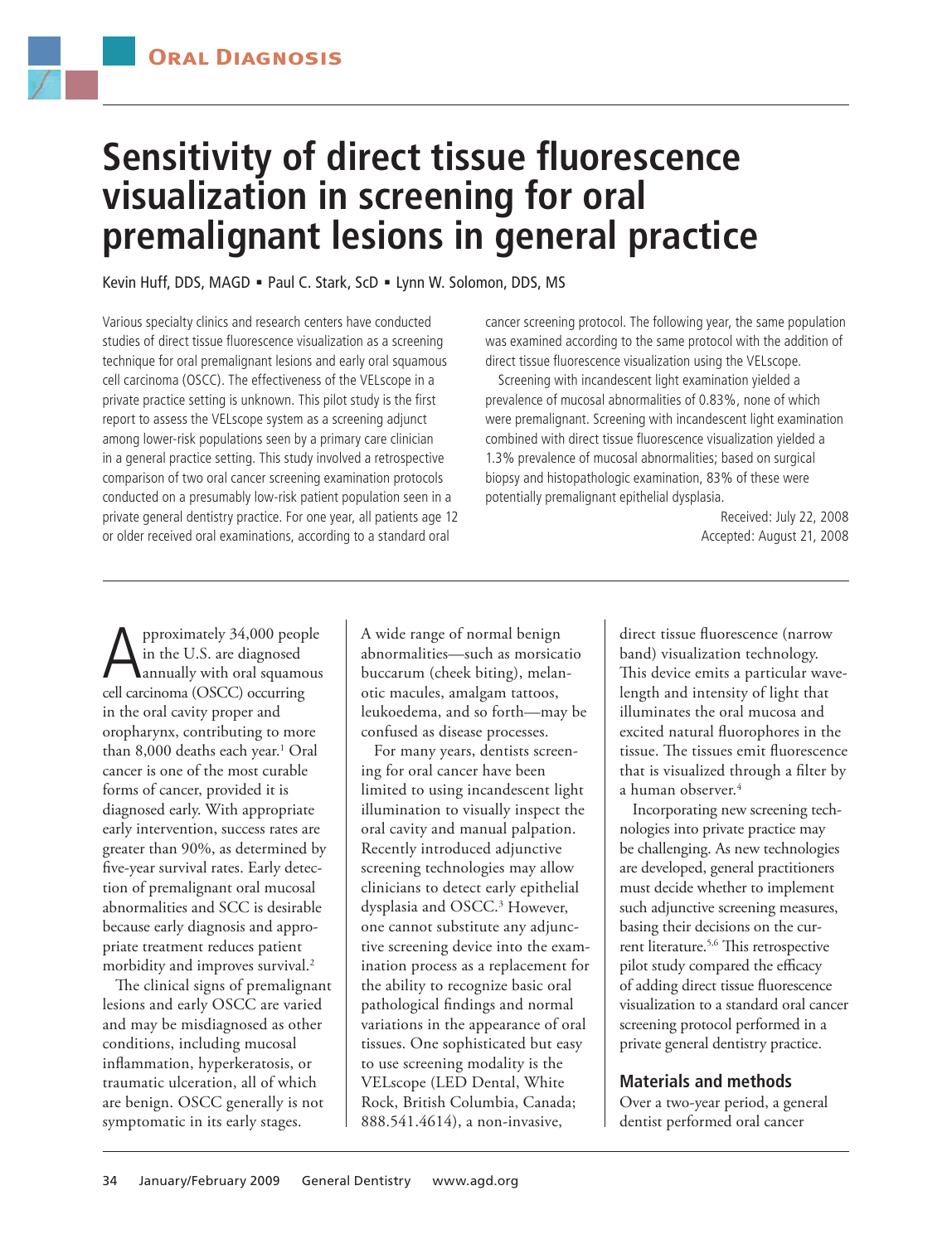screening examinations on all recall patients age 12 and older. The same patient base was seen by the same practitioner, using one of two protocols for detecting clinically abnormal areas. All examined patients were ambulatory and were American Society of Anesthesiologists (ASA) Class III or less.

Children as young as 12 were included because of recent reports that OSCC occurs in younger populations without risk factors.7 Other recent reports have associated OSCC with risk factors that include human papilloma virus (HPV) infection, marijuana use, and periodontal disease, in addition to the long-recognized associations with tobacco and alcohol use and genetic predisposition.8-11 The assumption was made that all adolescent and adult patients are at risk for development of premalignant lesions.

Oral cancer screening examinations were performed during all periodic oral examinations (D0120) and comprehensive oral examinations (D0150 and D0180) for each patient age 12 or older.<sup>12</sup> A documented clinical examination technique with incandescent light illumination, visual inspection, and manual palpation was used to perform a standard oral cancer screening examination.<sup>13</sup>

#### *Standard oral cancer screening examination*

From December 1, 2005 to November 30, 2006, 959 patients received a standard oral cancer screening examination using incandescent light illumination. Each examination was conducted as if the patient were a new patient who had not been examined previously by the same practitioner. According to a computerized practice analysis for this 12-month time period, the overall dental practice consisted of

2,133 active patients between the ages of 12 and 99, with a mean age of 55. Of this patient base, 1,006 were male and 1,127 were female.

# *Standard oral cancer screening examination and direct tissue fluorescence visualization*

From December 1, 2006 to November 30, 2007, 905 patients received a standard oral cancer screening examination using incandescent light illumination; in addition, visual screening was performed using a VELscope for direct tissue fluorescence visualization. Each examination was conducted as if the patient were a new patient who had not been examined previously by the same practitioner. However, patients who entered the practice as actual new patients during the second year of the study were excluded from the reported data so that a similar patient population could be compared. According to a computerized practice analysis for this 12-month time period, the overall dental practice consisted of 2,029 active patients between the ages of 12 and 100, with a mean age of 55. Of this patient base, 947 were male and 1,082 were female.

## *Follow-up*

Areas of the oral cavity identified clinically and considered to be abnormal were documented for both groups and the patients were scheduled for a follow-up examination 14 days later, after any suspected etiologic agents were removed. Pathoneumonic normal variations of tissue, such as amalgam tattoos, varices, minor hemangiomas, morsicatio buccarum, and so forth, were not noted because they were considered to be non-pathologic. This protocol was established to minimize false positives produced by inflammation.

Identified lesions that persisted after 14 days were brushed using one of two sample collection methods: the Oral CDx brush test (CDx Laboratories, Inc., Suffern, NY; 877.672.5722) or liquid-based brush cytology (BD SurePath, BD Diagnostics, Burlington, NC; 800.426.2176). Samples collected by Oral CDx were submitted to CDx Laboratories, Inc. for analysis by a cytopathologist. Samples collected for liquid-based brush cytology were placed into SurePath solution and submitted to Tufts Oral Pathology Services in Boston for modified Papanicolaou staining and microscopic examination by an oral pathologist.

# **Results** *Standard oral cancer screening examination*

From December 1, 2005 to November 30, 2006, 8 of the 959 patients examined were found to have clinically abnormal areas of the mouth that persisted for 14 days or longer. Brush samples from these patients were collected and examined. Six of the samples had a result of no abnormality, while the other two samples were diagnosed as mild atypia, with further investigation warranted. The two atypical samples were referred for surgical biopsy; histologic diagnoses for both were benign. One case was diagnosed as pigmentation due to exogenous material; the other was reactive hyperkeratosis with normal cellular morphology.

## *Standard oral cancer screening examination and direct tissue fluorescence visualization*

From December 1, 2006 to November 30, 2007, 12 of the 905 patients examined were found to have clinically abnormal areas of the mouth that persisted for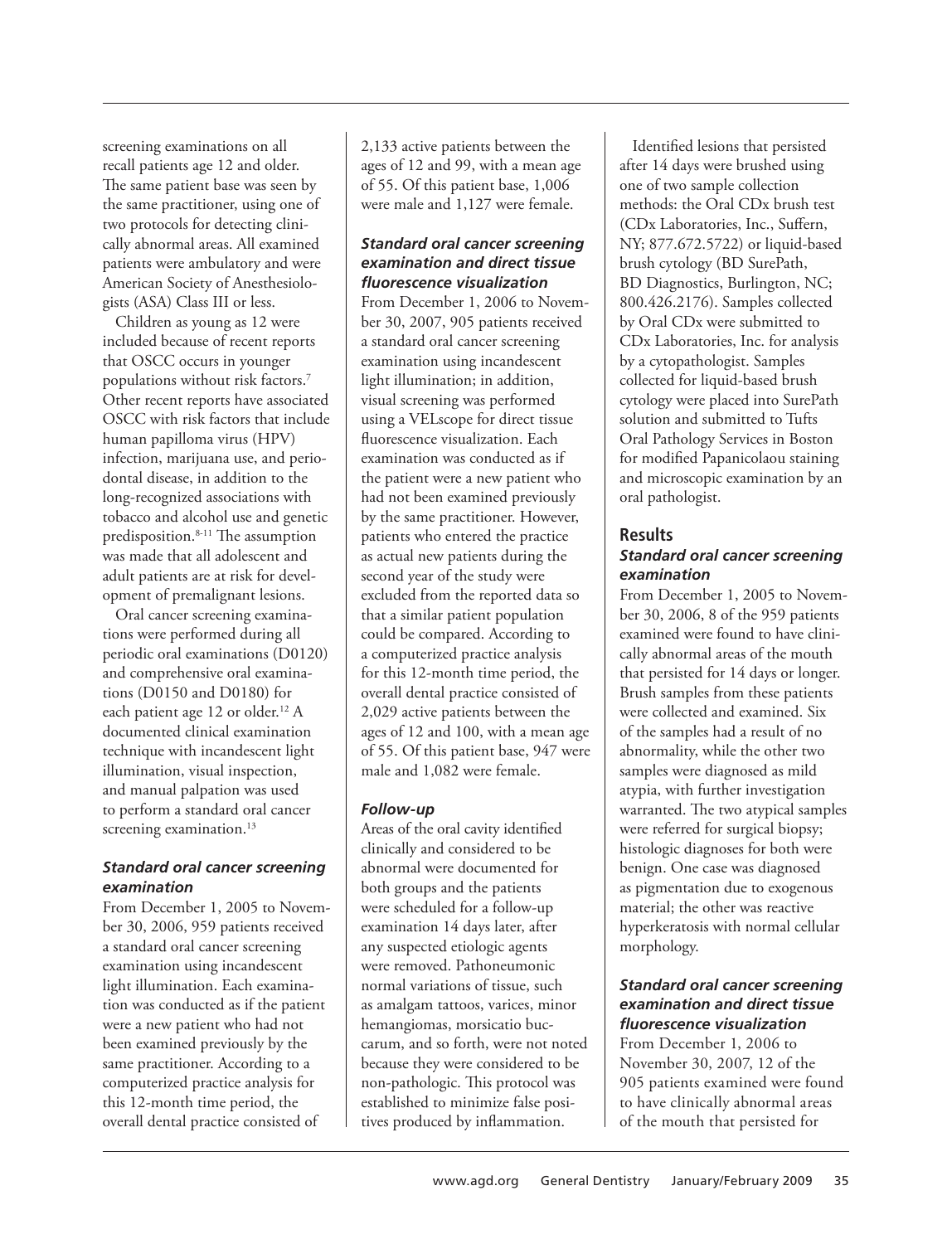

Fig. 1. White light examination reveals an erythematous lesion on the right buccal mucosa, consistent with minor frictional trauma from the fractured mandibular right first molar.



Fig. 2. VELscope examination shows a loss of fluorescence in the outlined retromolar area, which did not blanch with pressure. The histology report of the incisional surgical biopsy diagnosed mild epithelial dysplasia.

14 days or longer (Fig. 1 and 2). Brush samples from these patients were collected and examined. Analysis of the brushed specimens showed abnormal results in all cases; these specimens were

referred for surgical biopsy. Two cases were histologically benign; one of these was diagnosed as lichenoid mucositis and the other as a squamous papilloma. The remaining 10 cases were diagnosed as epithelial dysplasia, a potentially premalignant change.

Assuming a constant rate of premalignant and malignant epithelial abnormalities from one year to the next in this stable patient population, the incandescent light examination yielded a 0.83% prevalence of mucosal abnormalities, none of which were premalignant. The incandescent light and direct tissue fluorescence examination yielded a 1.3% prevalence of mucosal abnormalities, 83% of which were potentially premalignant.

## **Discussion**

The standard of practice requires dental practitioners to perform regular clinical screening examinations of the extraoral head and neck and intraoral soft tissues.13 The screening examination is meant to recognize gross tissue abnormalities and make a clinical provisional diagnosis and a decision on the appropriate management.<sup>14</sup>

Screening for disease entails testing people who apparently are symptom-free from the disease in question, to differentiate between those who probably have the disease and those who probably do not.3 Usually, screening tools are highly sensitive but are not specific; in addition, they may have high rates of false positive results. A false positive result occurs when the clinical diagnosis of an abnormality is investigated by surgical biopsy but the tissue is histopathologically normal.3 A screening technique does not provide a diagnosis. A surgical biopsy with microscopic examination by a pathologist remains the standard for diagnosing oral mucosal disease.<sup>14</sup>

The VELscope is a form of direct tissue fluorescence visualization that utilizes the loss of natural fluorescent characteristics of metabolic intermediaries to identify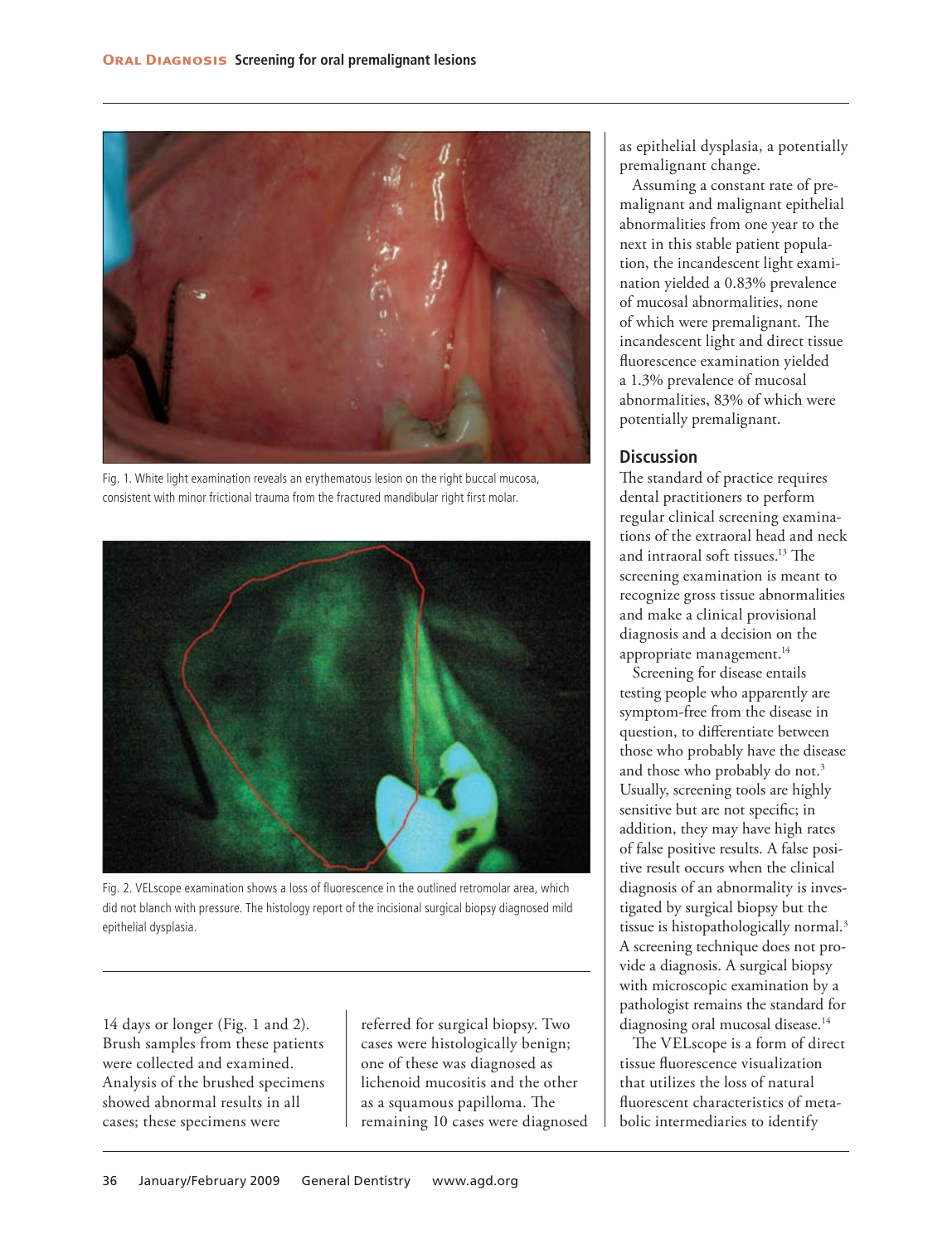dysplastic and hypermetabolic activity.15,16 Inflammation may have a similar appearance to early dysplasia; however, a properly conducted diascopy may be useful for interpreting non-fluorescent findings at the time of the screening examination.17 Regardless of diascopic results, all irregular findings should be re-evaluated in 14 days and any persistent lesions should be investigated with biopsy, even if they respond to diascopy.

When screening identifies early or occult oral mucosal lesions, general dentists can use minimally invasive epithelial cell collection techniques as case finding and patient education tools. These tests may be used to decide whether a surgical scalpel biopsy is indicated. A recent review by Patton *et al* emphasized that brush cytology is not appropriate for sampling obvious long-standing developmental or submucosal lesions.18 The review also emphasized that brush cytology is not recommended for assessing clinically suspicious lesions for which the practitioner normally would perform a scalpel or punch biopsy. If clinical judgment indicates that a surgical biopsy is appropriate for an abnormality detected by screening, the biopsy should be performed without a cytology.

Dentists have ethical and legal obligations to be proactive in detecting oral disease.<sup>19</sup> The current standard of care uses direct visualization of the reflected white light from mucosal surfaces to detect gross tissue abnormalities, although reflection alone may fail to identify early epithelial dysplasia. There is a growing realization that some premalignant and early cancerous lesions may not be readily detectable with the naked eye.20 Additional clinical studies are needed to confirm reported sensitivity, speci-

ficity, and positive predictive values of adjunctive screening techniques used to detect oral premalignant and malignant lesions.3,18,21

To date, all peer-reviewed VELscope studies have been performed on patients with known oral dysplasia or OSCC confirmed by biopsy.4,22-24 Routine VELscope use has been challenged by the observation that the current literature pertaining to this particular device does not support all of the principles of evidence-based decision-making.5 Laronde *et al* emphasized the need to train dentists to use the device.<sup>6</sup>

A recent review of adjunctive techniques for oral cancer examination called for additional study of the VELscope as an adjunct in lowrisk populations and for primary care providers.<sup>18</sup> The present study is the first to involve the VELscope as an adjunct for detecting occult abnormal mucosal findings in a low-risk general dental practice. The results of this retrospective, observational pilot study provide data for future studies in a community private practice setting.

## **Conclusion**

In the present study, routine incorporation of the VELscope in the examination protocol for low-risk adolescents and adults in a general dental practice proved useful in identifying occult, potentially premalignant lesions.

## **Author information**

Dr. Huff is a clinical instructor, Department of Comprehensive Care, Case School of Dental Medicine, Cleveland, Ohio, and also is in private practice in Dover, OH. Dr. Stark is an associate professor, Clinical and Scientific Research Center, Tufts University School of Dental Medicine in Boston, Massachusetts, where Dr. Solomon is an associate professor, Department of Oral and Maxillofacial Pathology.

#### **References**

- 1. Oral cancer facts. Available at: http://www. oralcancerfoundation.org/facts/index.htm. Accessed October 2008.
- 2. Choong N, Vokes E. Expanding role of the medical oncologist in the management of head and neck cancer. CA Cancer J Clin 2008;58(1):32- 53.
- 3. Lingen MW, Kalmar JR, Karrison T, Speight PM. Critical evaluation of diagnostic aids for the detection of oral cancer. Oral Oncol 2008;44 (1): 10-22.
- 4. Poh CF, Ng SP, Williams PM, Zhang L, Laronde DM, Lane P, Macaulay C, Rosin MP. Direct fluorescence visualization of clinically occult highrisk oral premalignant disease using a simple hand-held device. Head Neck 2007;29(1):71- 76.
- 5. Balevi B. Evidence-based decision making: Should the general dentist adopt the use of the VELscope for routine screening for oral cancer? J Can Dent Assoc 2007;73(7):603-606.
- 6. Laronde DM, Poh CF, Williams PM, Hislop TG, Zhang L, MacAulay C, Rosin MP. A magic wand for the community dental office? Observations from the British Columbia Oral Cancer Prevention Program. J Can Dent Assoc 2007;73(7): 607-609.
- 7. Jepsen SA, Closmann JJ. The insidious nature and presentation of oral squamous cell carcinoma in the low-risk population. Gen Dent 2008; 56(1):78-82.
- 8. Llewellyn CD, Johnson NW, Warnakulasuriya KA. Risk factors for oral cancer in newly diagnosed patients aged 45 years and younger: A casecontrol study in Southern England. J Oral Pathol Med 2004;33(9):525-532.
- 9. Syrjanen S. Human papillomaviruses in head and neck carcinomas. N Engl J Med 2007;356 (19):1993-1995.
- 10. Hashibe M, Morgenstern H, Cui Y, Tashkin DP, Zhang ZF, Cozen W, Mack TM, Greenland S. Marijuana use and the risk of lung and upper aerodigestive tract cancers: Results of a population-based case-control study. Cancer Epidemiol Biomarkers Prev 2006;15(10):1829-1834.
- 11. Tezal M, Sullivan MA, Reid ME, Marshall JR, Hyland A, Loree T, Lillis C, Hauck L, Wactawski-Wende J, Scannapieco FA. Chronic periodontitis and the risk of tongue cancer. Arch Otolaryngol Head Neck Surg 2007;133(5):450-454.
- 12. Current dental terminology. Chicago: American Dental Association;2006:3-4.
- 13. Horowitz AM, Alfano MC. Performing a deathdefying act. J Am Dent Assoc 2001;132 Suppl: 5S-6S.
- 14. Melrose RJ, Handlers JP, Kerpel S, Summerlin DJ, Tomich CJ; American Academy of Oral and Maxillofacial Pathology. The use of biopsy in dental practice. The position of the American Academy of Oral and Maxillofacial Pathology. Gen Dent 2007;55(5):457-461.